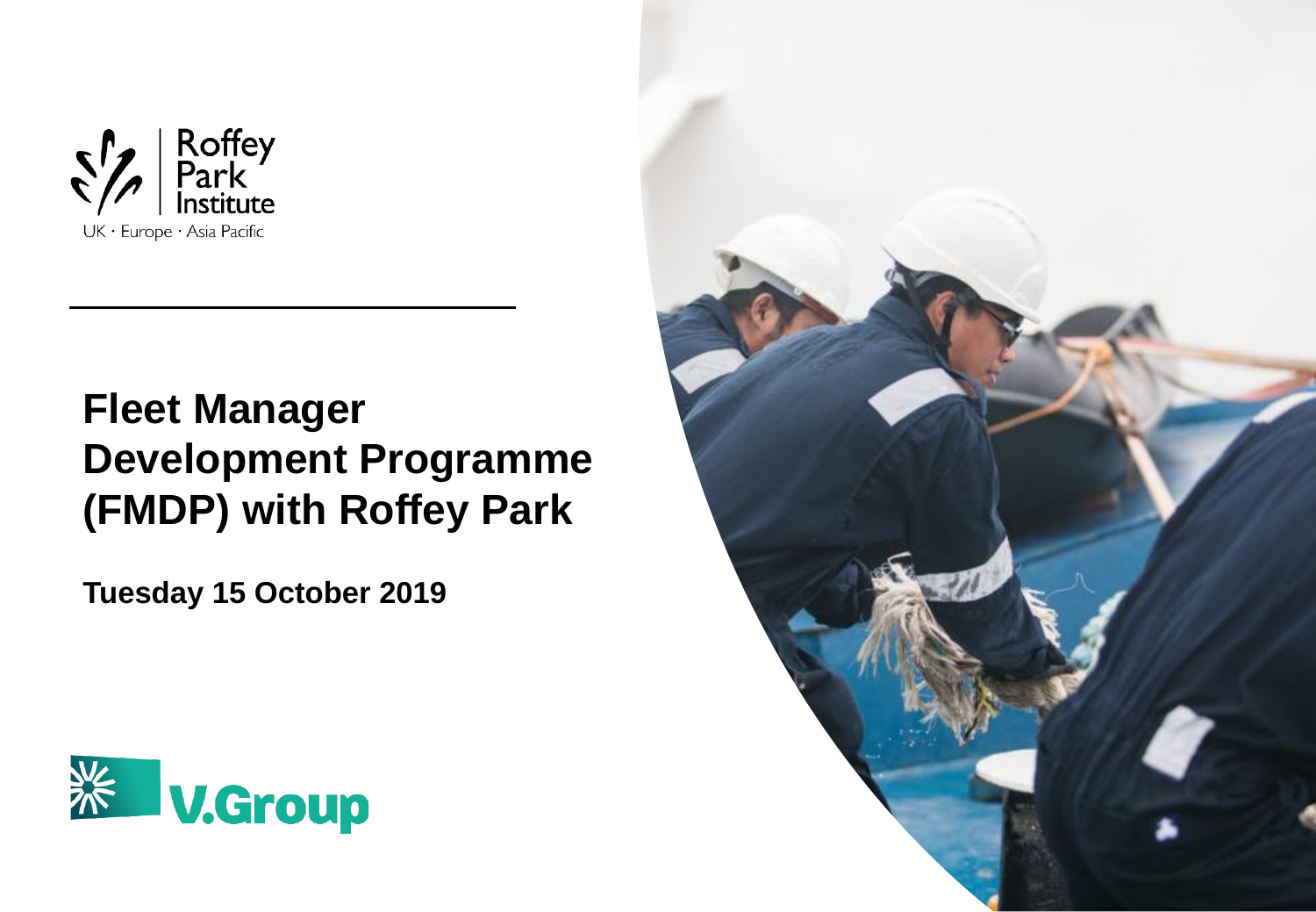# **Fleet Manager Development Programme (FMDP) - webinar**

The purposes of this webinar are:

- For you to be clear how you as line managers - can support the Fleet Managers' development as they go through the programme, and
- To review and discuss the overall programme, and key learning objectives of the workshops.

#### **Purpose Outcome Process**

- Shared understanding of the main objectives, key components and timings of the FMDP
- Specific overview of the two face- to-face workshops:
- ✓ Workshop 1 titled **'Leading Self & Others'**
- ✓ Workshop 2 titled '**Business Growth through Service Delivery, Winning and Retaining Business'**
- Clarity/alignment regarding how a line manager of an FM should encourage and support their development

- Utilisation of this webinar to convey the context and current status of the overall programme
- Opportunity for further clarity and alignment via Q&A session
- Materials shared with everyone and webinar being recorded for those unable to attend

### **For internal use only**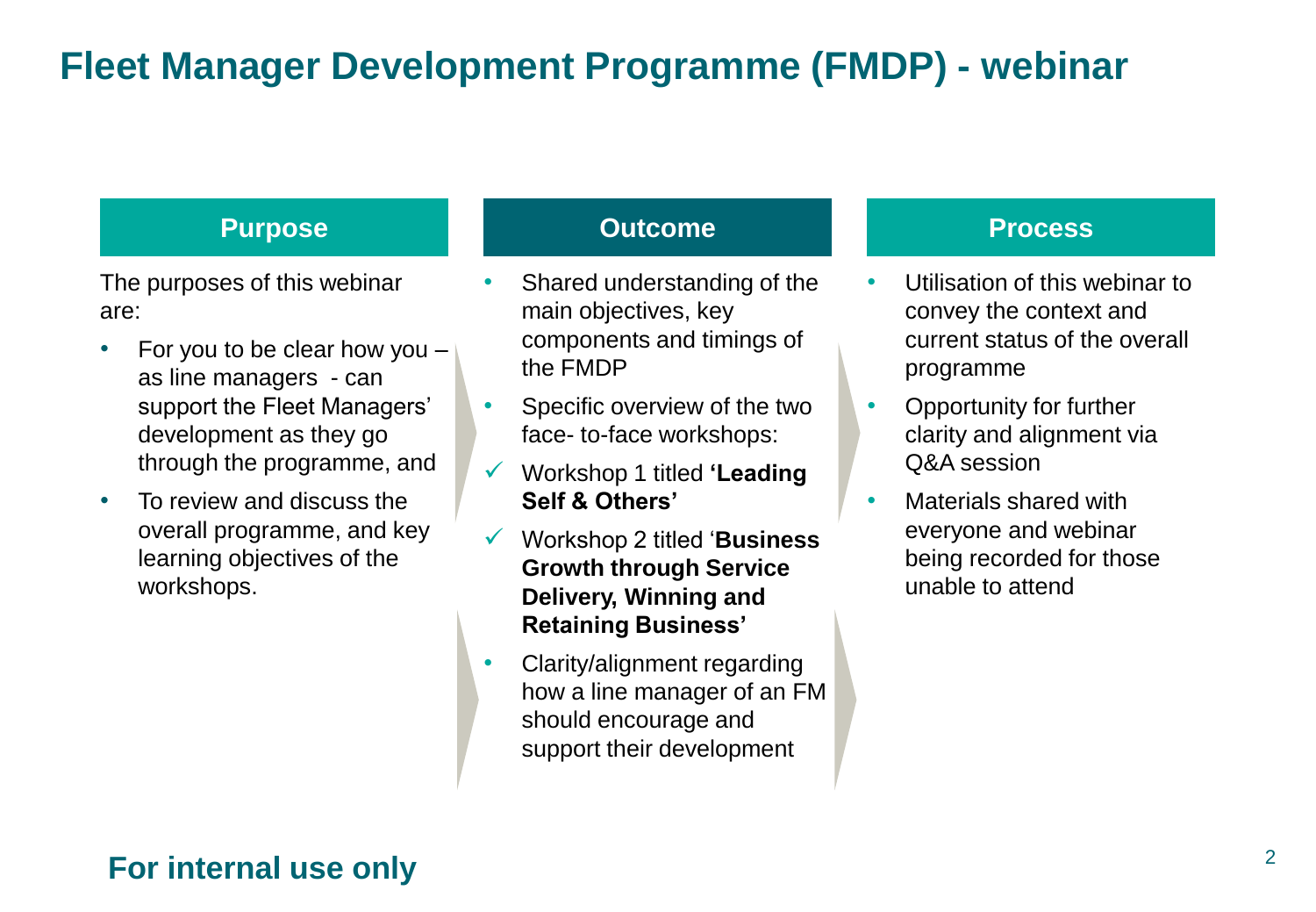## Executive Summary

- Fleet Manager Development Programme is a critical investment by V.Group to develop the capabilities of Fleet Managers aimed at optimising their ability to support our commitment to safety as our number one priority and our six strategic priorities:
- Flawless service delivery
- Invest in talent
- Innovate
- Drive organic growth
- **Deliver inorganic growth**
- Maintain financial discipline

The priority development areas are:

- $\blacksquare$  Role of Fleet Manager the heart of what we do
- People Management building high performance teams
- Resilient Leadership demonstrating resilient leadership
- Power & Influence superior customer service
- Customer Focus bringing in the vessels
- Commercial mind-set broadening horizons and leading change

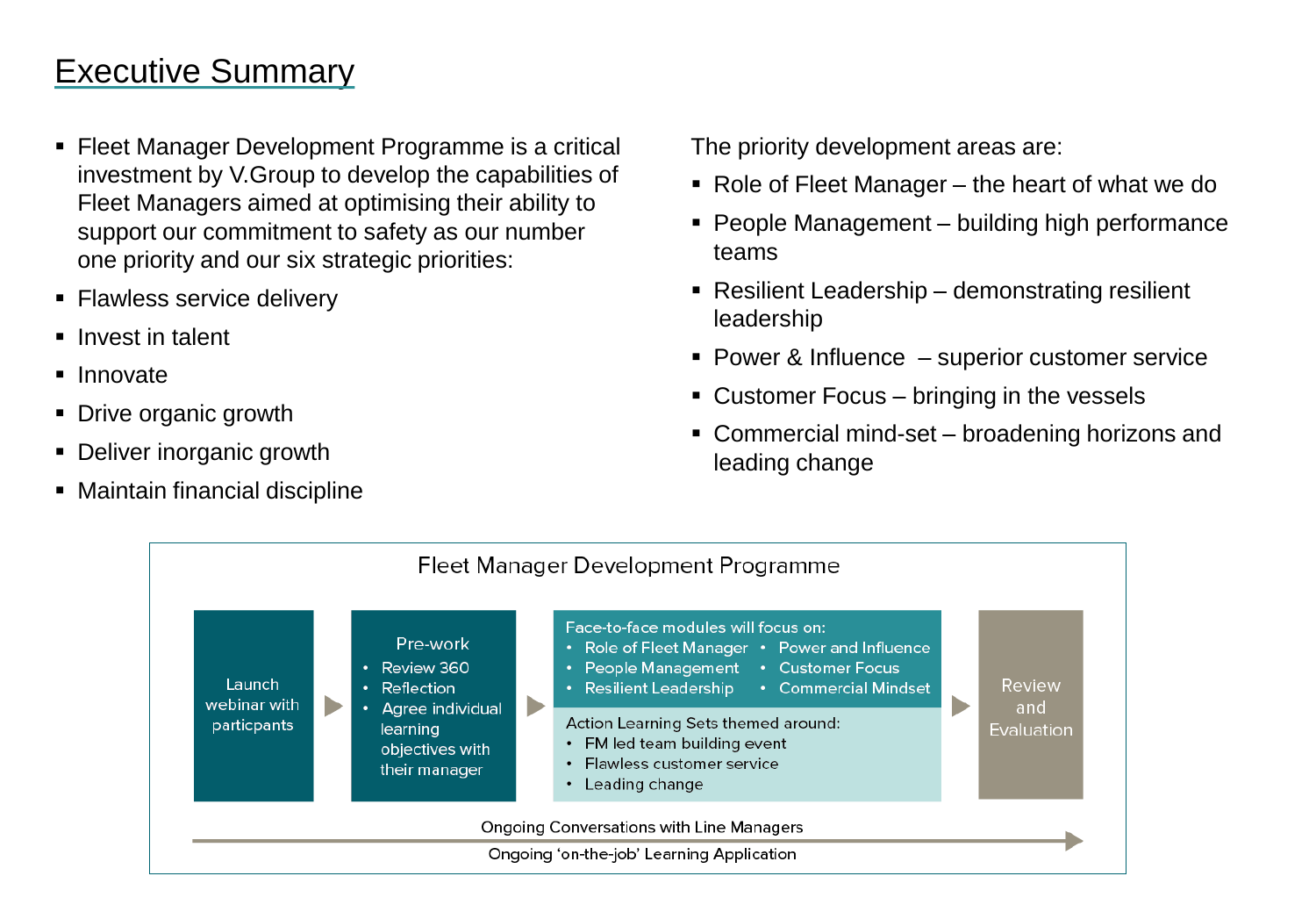

## Programme Objectives

- For Fleet Managers to be clear on how their role has evolved from managing safety, operations and projects to one where leadership, customer focus, people management and commercial acumen are also critical competences.
	- To equip FMs to step into this broader role and to deliver against our strategic priorities with particular emphasis on fixing service delivery, winning new business and stopping the loss of vessels.
		- To plan for how they will focus on their resilience and wellbeing so that they can lead at their best and achieve optimal performance themselves and through their teams.
			- To equip the FMs to have a different kind of commercial and financial conversation with customers and work with them in partnership as a trusted advisor.
				- To provide the tools and skills to collaborate with others, manage people and build high performing teams focused on supporting the development of a customer–focused culture throughout the business.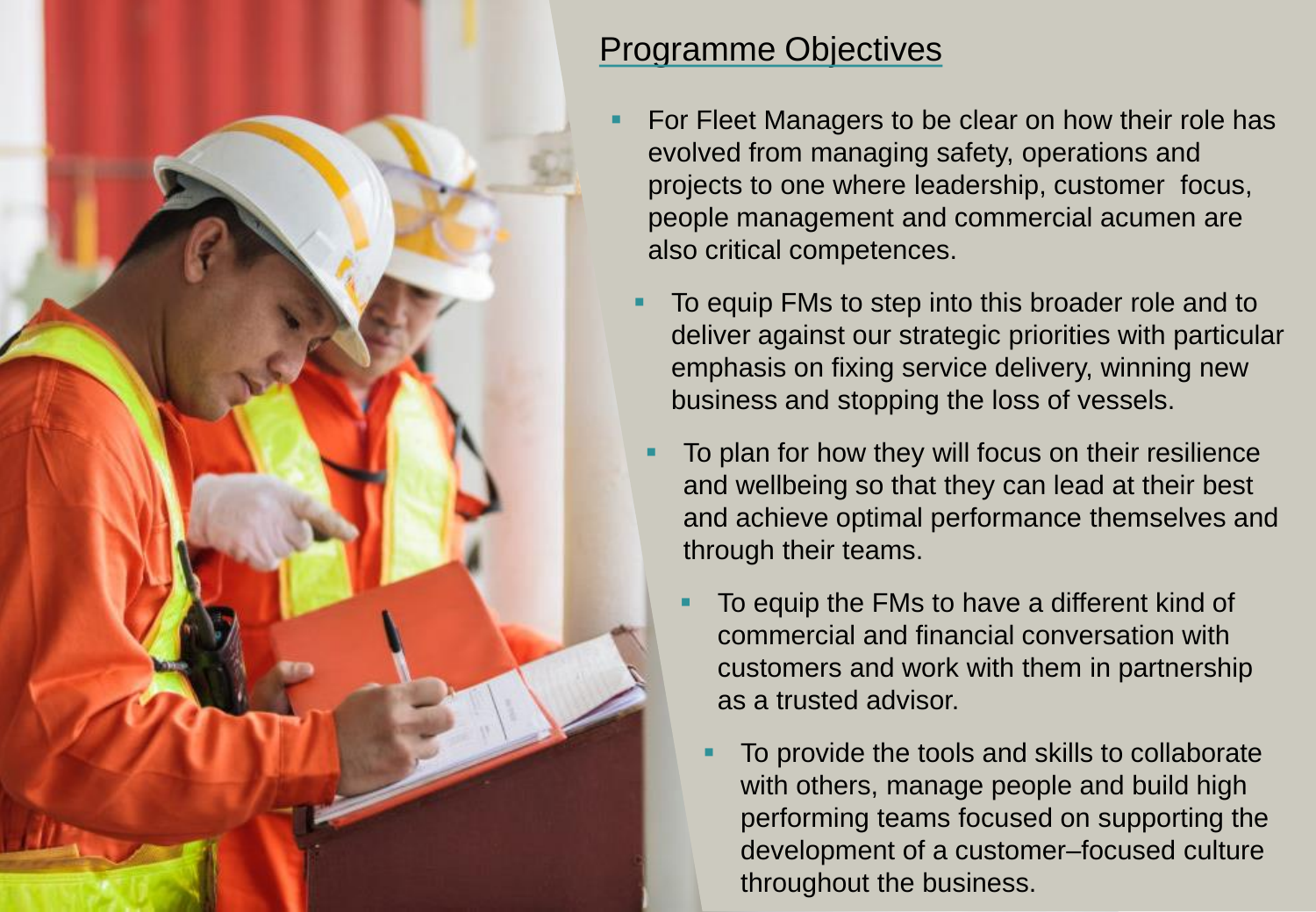## **Summary of Modules**

#### Module One:

### **Leading Self and Others**

**Day 1:** Role of Fleet Manager – the heart of what we do

**Day 2:** People Management – building high performance teams

**Day 3:** Resilient Leadership – demonstrating resilient leadership

#### Module Two:

**Business Growth through Service Delivery, Winning and Retaining Business** 

**Day 1:** Power & Influence – superior customer service

**Day 2:** Customer Focus – bringing in the vessels

**Day 3:** Commercial mind-set – broadening horizons and leading change

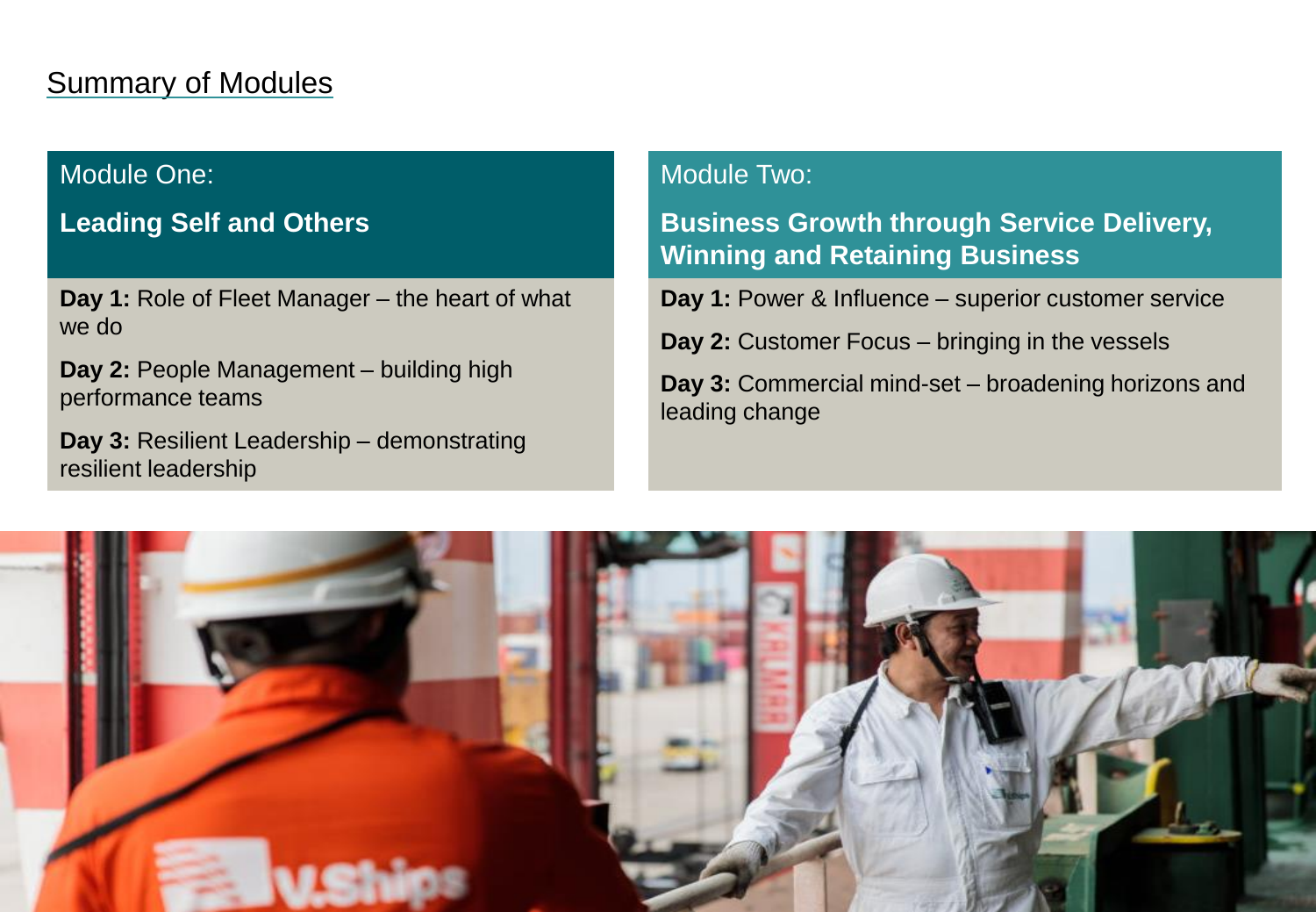## Module One: Leading Self and Others

| Day 1: Role of Fleet Manager                                                                                                                                                                                                                                                                                                                                                                                                                                                                                                                                                                                                                                                                                                                                                                                                                                                                                                        | Day 2: People Management<br>Day 3: Resilient Leadership                                                                                                                                                                                                                                                                                                                                                                                                                                                                                                                                                                                                                                 |
|-------------------------------------------------------------------------------------------------------------------------------------------------------------------------------------------------------------------------------------------------------------------------------------------------------------------------------------------------------------------------------------------------------------------------------------------------------------------------------------------------------------------------------------------------------------------------------------------------------------------------------------------------------------------------------------------------------------------------------------------------------------------------------------------------------------------------------------------------------------------------------------------------------------------------------------|-----------------------------------------------------------------------------------------------------------------------------------------------------------------------------------------------------------------------------------------------------------------------------------------------------------------------------------------------------------------------------------------------------------------------------------------------------------------------------------------------------------------------------------------------------------------------------------------------------------------------------------------------------------------------------------------|
| 1. Clear understanding that Ship<br>1. How to build and lead an<br>Management sits at the heart of<br>what we do and leading business<br>team focused on service<br>growth through superior service<br>and winning and retaining<br>2. How to have management<br>business are top priorities for the<br><b>FM</b><br>performance resulting in<br>2. Appreciation of current V. Group<br>business context and relationship<br>business growth<br>to 6 strategic priorities<br>3. How to select, recruit,<br>3. Awareness of the differences<br>develop and promote new<br>between leading and managing<br>and how to use both in service<br>delivery, business growth and<br>mobilise talent<br>working with and through others<br>4. The knowledge required to<br>differentiate between different<br>kinds of problems and to choose<br>the most appropriate response<br>which will enhance customer<br>service and business growth | 1. Being alert to the signs and<br>engaged and high performing<br>signals of pressure or<br>stress and the impact this<br>delivery and business growth.<br>has on our ability to achieve<br>our strategic priorities and<br>deliver our targets.<br>conversations that increase<br>2. Plan actions to improve<br>improved service delivery and<br>resilience whilst increasing<br>service delivery, winning<br>and retaining business.<br>3. Increased awareness of<br>and existing team members<br>your preferred leadership<br>and effectively and efficiently<br>styles in working through<br>others that supports the<br>development of a<br>customer-focused culture<br>in V.Group |